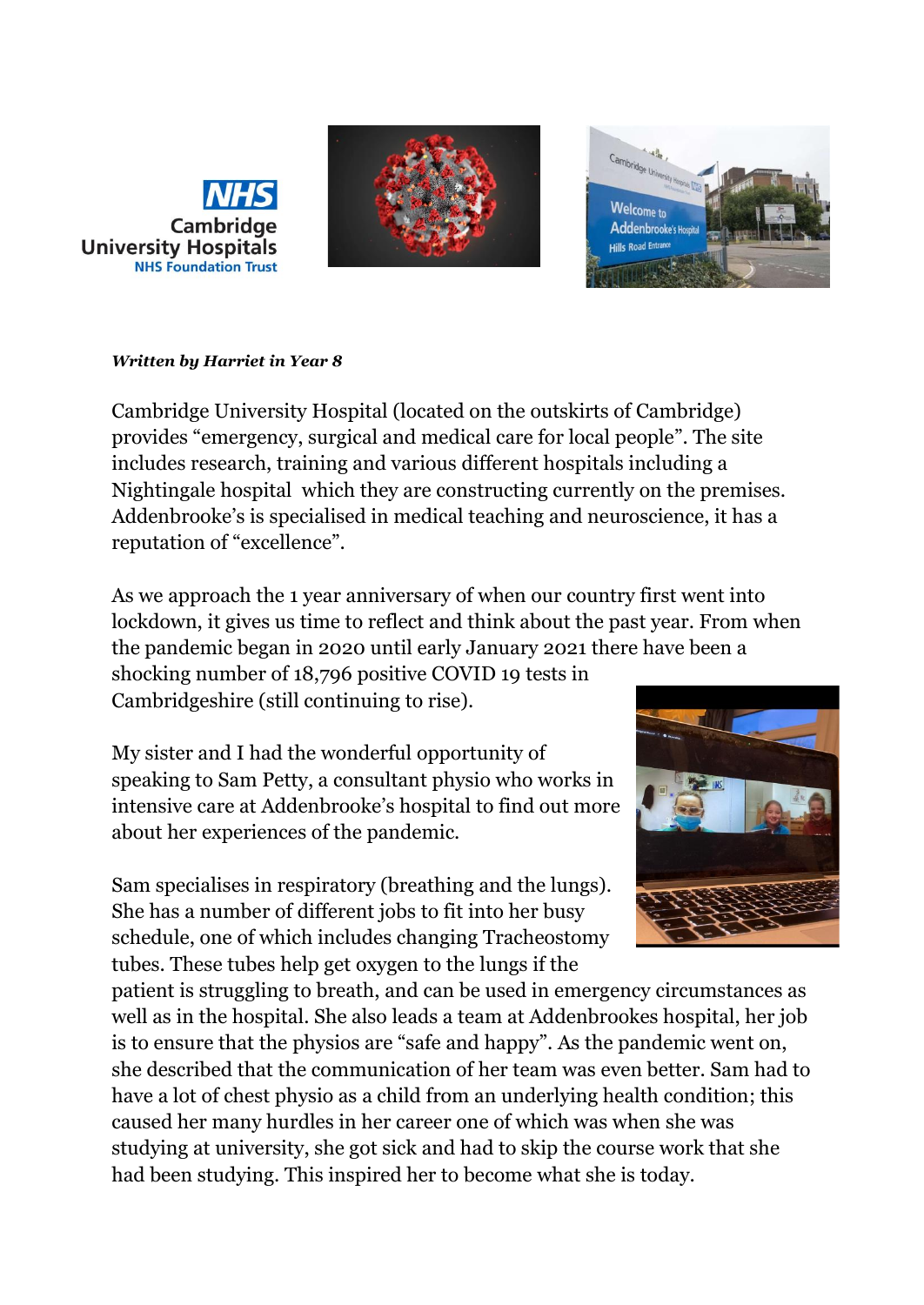During the pandemic there have been many challenges, one of which including the incoming ventilators. The new ventilators that the staff were given early on didn't work very well, so they had to work around the clock. Within a week they had installed new ventilators and taught staff how to use them, and the staff were ready and doing everything they could to make sure that any COVID 19 patients that entered the door could get the treatment that they needed. Not allowing visitors to see their loved ones at the ends of their lives was one of the main challenges that staff in intensive care faced throughout the pandemic. The one exception to visit was when patients were on the verge of dying. This was hard on everyone, hospital staff and families. Every day, when Sam enters and leaves work, she has to do something called a handover; staff who have been working day and night shifts when she has not been there give her an update on how the patients have been getting on in the last 24hrs.

Sam's friends would describe her as "mentally resilient", she states. One of Sam's ways of taking a break from the hospital is to "sit and chat" to friends and to "let off steam". Working in intensive care is a hard job, but there are definitely rewarding aspects to her job. Seeing patients in a follow up appointment managing well was one of Sam's highlights of her job that she mentioned.

Sam strongly believes that the lockdown restrictions should be controlled in a "scientific way" and should be eased week by week, referring to the daily death rates and how many confirmed positive cases there are. However, she did mention that it is very important for mental wellbeing and social skills to see people outside your household.

We asked Sam to give some advice to children aiming to become health care professionals in the future. Firstly "work hard at school" and she mentioned the different subjects that are needed to become a health professional and how different jobs in the hospital will require different knowledge and different specialist subjects. There are such a variety of jobs in the health care community; scientists, researchers, neuroscientists and physios but there are huge amounts of other jobs that as Sam says, "offer a pathway which suits you."

This interview has given me more knowledge of what it has been like working in the NHS during the pandemic; it has shown me the extreme challenges that hospitals have had to face but also the positive achievements. I would finally like to say a huge thank you to Sam for giving up the spare time to talk to us, it